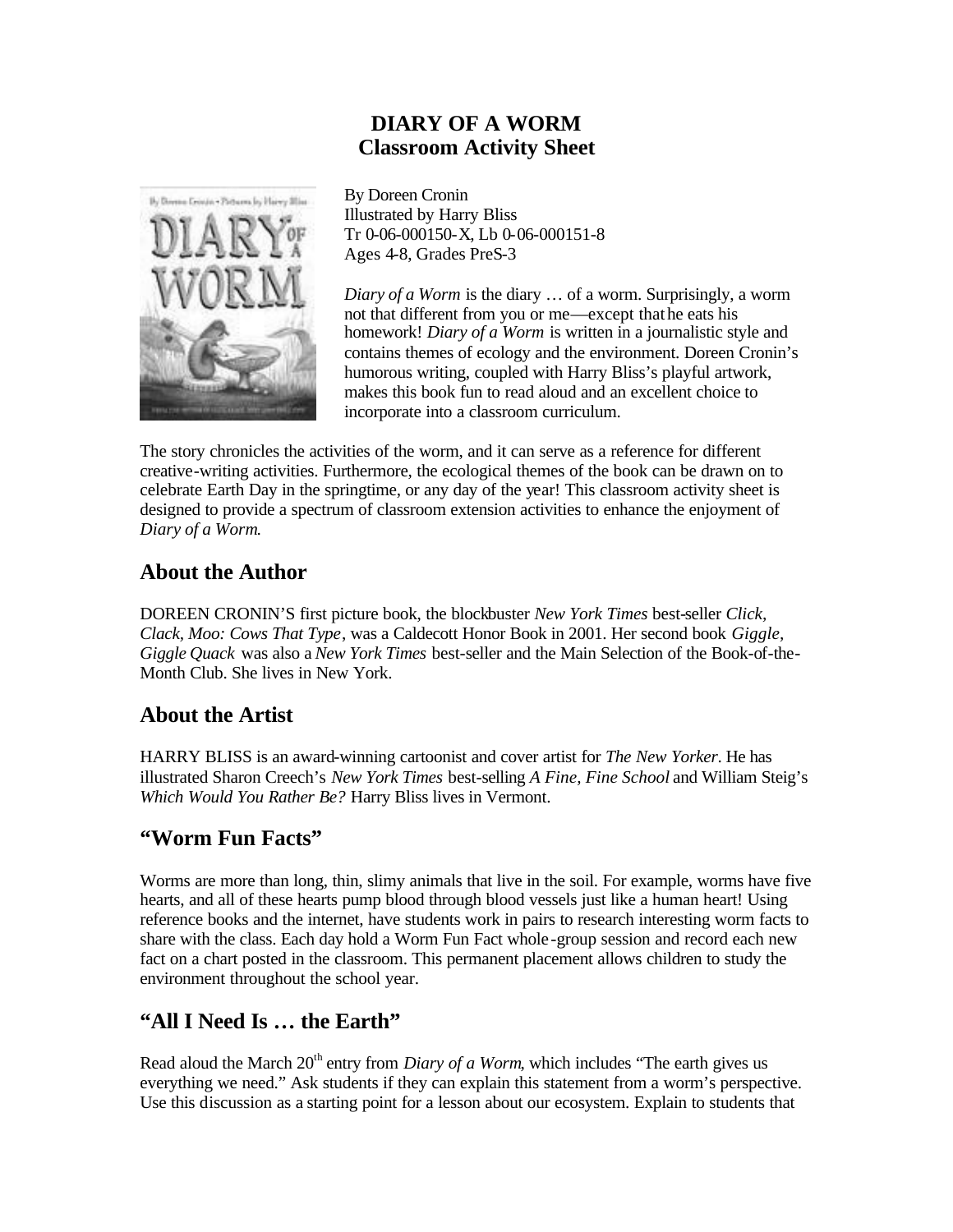the earthworm is responsible for healthy soil, which in turn is needed to grow healthy plants. Have students crate a life-cycle wheel to show how different ecosystems relate to one another worms contribute to the soil, which affects plant growth, which affects the food cycle for other animals. Use paper plates or oak tags cut into a circle to create the wheel.

### **"See Me in Action"**

Turn students into scientists by creating a worm box in your classroom. Students will be able to observe the worms in their environment and record their findings in their science journals. Visit the website *www.urbanext.uiuc.edu/worms* for information about how to make a worm box.

## **"A Feast Fit for a Worm"**

Ask students if they know what worms like to eat. As a class, brainstorm a list of items and record them on chart paper. Then have students research which items were correct and which were not. Divide the list into two columns: "Delicious" and "Yucky." Student can then create a worm menu with items from the list.

### **"Long Worm, Short Worm, Stretched Worm"**

Worms come in all different sizes and lengths. Bring in a bag of gummy worms for students to measure. The students can work in groups and record the findings in a science journal. Measure the worms as is. Ask students to make predictions as to the new length once the gummy worm is stretched to full capacity. Cut the gummy worms into varying lengths and repeat the activity.

# **"Worm Crawl"**

In *Diary of a Worm,* the worm characters do the hokey pokey. The only body part that they can put in (i.e. "you put your left foot in …") is their heads! Ask children to think about which other animals move similarly to worms. Then discuss some other ways that animals move—slithering, jumping, crawling, etc. As a writing lesson, teach students about nouns and verbs, and write phrases to describe different animal movements (either as a group or individually). For example, snakes slither, cats stretch, dogs run, etc. As an extension activity, do the hokey pokey by making the different animal movements that students have brainstormed.

### **"Journaling Fun"**

Many students practice their writing by keeping a journal at school and/or at home. Use selections from *Diary of a Worm* to discuss different ways of recording information—sentences, numbered lists, photographs, illustrations, and so on. Encourage students to use various techniques in their own journals.

### **"Diary of a …"**

Ask the students to choose a favorite animal and to write diary passages from that animal's perspective. Read select passages from *Diary of a Worm* and call attention to the humor in the book. Look at the July  $29<sup>th</sup>$  entry and as a group, name all the funny things that you see (for example, Dr. D. Kay name tag). Discuss different styles of writing and ask students to include humor in their animal diary writing. Suggested writing topics can include: